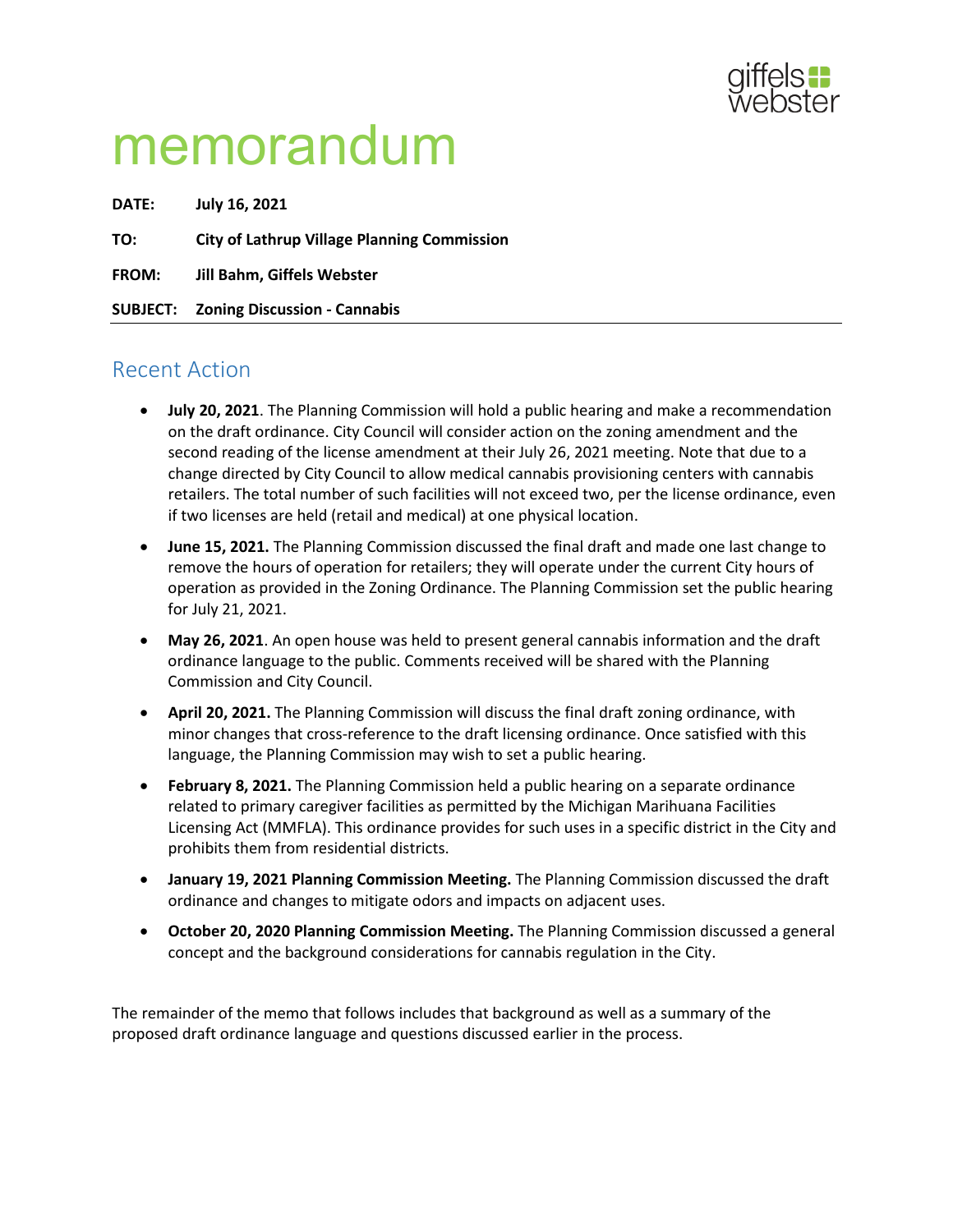# Introduction

# *What prompted this discussion?*

- On November 6, 2018, Michigan voters approved Proposal 18-1, which legalized recreational marijuana and created the Michigan Regulation and Taxation of Marihuana Act (MRTMA). The law required all Michigan communities to decide if it would allow or prohibit state-licensed recreational marijuana establishments.
- The city of Lathrup Village held an informational town hall meeting in January 2019 and the city, along with many other communities across the state, opted out of the MRTMA. City Council included a "sunset" on the opt-out, to encourage discussion on the issue.
- A subcommittee has been researching how other communities regulate cannabis facilities and, in August 2020, recommended that the city allow a limited number of facilities.
- City Council extended the sunset on the opt-out through August 2021, allowing for time to create ordinances that are appropriate to the city of Lathrup Village. This will include general code and zoning amendments.

# *What types of facilities are permitted by the MRTMA?*

The MRTMA and its associated administrative rules define the following uses:

- **"Designated consumption establishment"** means a commercial space that is licensed by the agency and authorized to permit adults 21 years of age and older to consume marihuana products at the location indicated on the state license issued under the Michigan regulation and taxation of marihuana act.
- **"Grower"** means a licensee that is a commercial entity located in this state that cultivates, dries, trims, or cures and packages marihuana for sale to a processor, provisioning center, or another grower.
- **"Microbusiness"** means a person or entity licensed to cultivate not more than 150 marihuana plants; process and package marihuana; and sell or otherwise transfer marihuana to individuals who are 21 years of age or older or to a Marihuana Safety Compliance Facility, but not to other marihuana establishments.
- **"Processor"** means a licensee that is a commercial entity located in this state that purchases marihuana from a grower and that extracts resin from the marihuana or creates a marihuanainfused product for sale and transfer in packaged form to a provisioning center or another processor.
- **"Provisioning center"** means a licensee that is a commercial entity located in this state that purchases marihuana from a grower or processor and sells, supplies, or provides marihuana to registered qualifying patients, directly or through the patients' registered primary caregivers. Provisioning center includes any commercial property where marihuana is sold at retail to registered qualifying patients or registered primary caregivers. A noncommercial location used by a registered primary caregiver to assist a qualifying patient connected to the caregiver through the department's marihuana registration process in accordance with the Michigan medical marihuana act is not a provisioning center for purposes of this act.
- **"Safety compliance facility"** means a licensee that is a commercial entity that takes marihuana from a marihuana facility or receives marihuana from a registered primary caregiver, tests the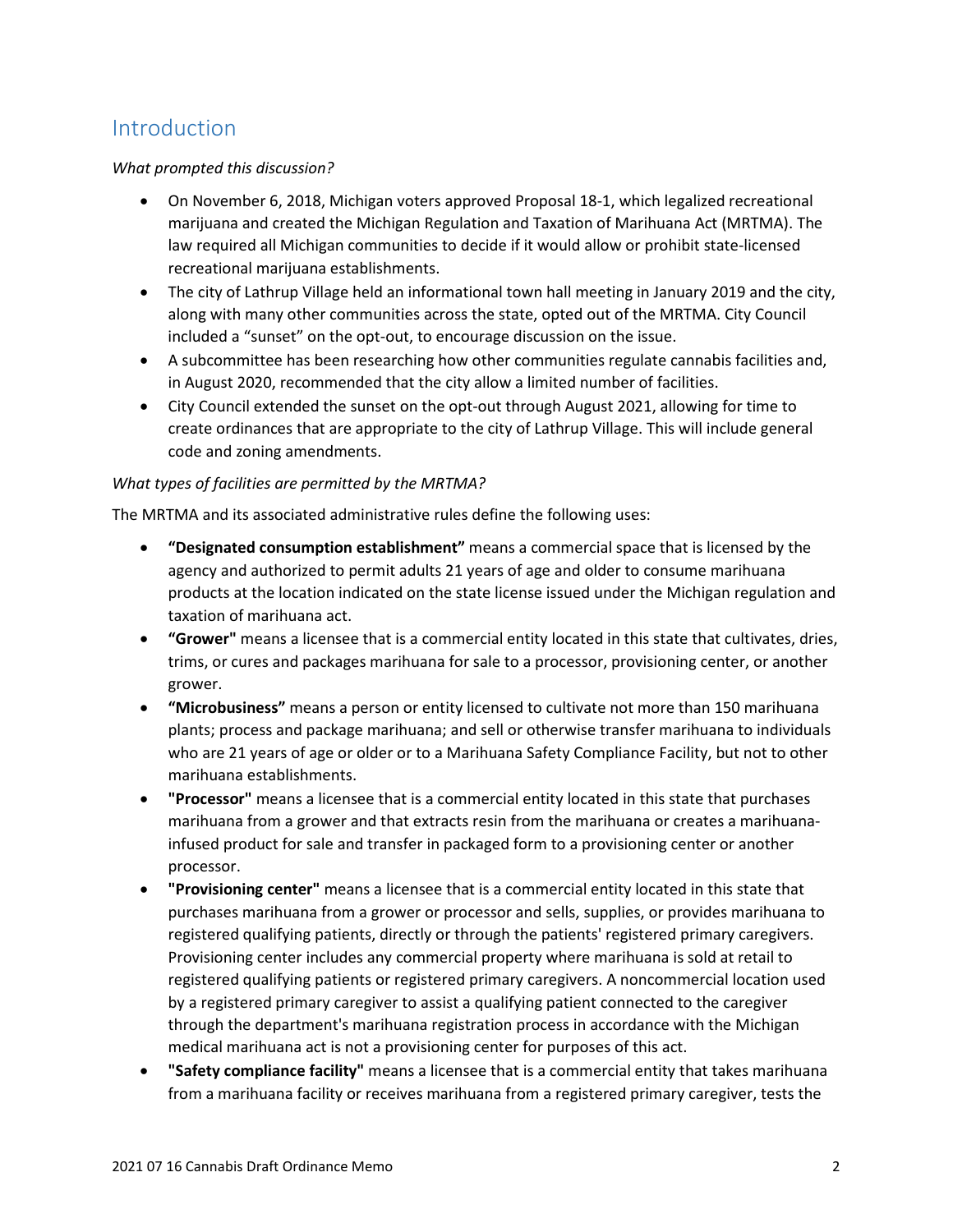marihuana for contaminants and for tetrahydrocannabinol and other cannabinoids, returns the test results, and may return the marihuana to the marihuana facility.

- **"Secure transporter"** means a licensee that is a commercial entity located in this state that stores marihuana and transports marihuana between marihuana facilities for a fee.
- **"Temporary marihuana event license"** means a state license held by a marihuana event organizer under the Michigan regulation and taxation of marihuana act, for an event where the onsite sale or consumption of marihuana products, or both, are authorized at the location indicated on the state license.

# *What is the difference between cannabis, marihuana and marijuana?*

According to the Michigan Marihuana Regulatory Agency (MRA), Michigan's spelling with an "h" was chosen for the Marihuana Tax Act of 1937. As governing state laws spell marihuana with an "h," MRA legal communication and references to statutes in relation to the Michigan Medical Marihuana Act or the Michigan Medical Facilities Licensing Act or the Michigan Regulation and Taxation of Marihuana Act – and the corresponding administrative rules will use an "h" in the spelling of Marihuana. In non-formal communication, "j" will generally be used.

Regardless of the spelling, there are some people who consider the word marijuana to be pejorative and racist, due to the classification given by drug enforcement agencies during and after prohibition and again in the 1960's. We recommend using the term cannabis to refer to the industry from a more objective perspective that removes any historical stigma and negative connotations coming from the use of the word marijuana.

# Current Language

*What does the Zoning Ordinance say?*

- Since cannabis facilities are not currently permitted in the city, the zoning ordinance does not address them. If the city did permit them without specific zoning standards, the Planning Commission would determine which permitted uses are the most similar and those standards would apply.
- For example, a provisioning center is essentially a retail use and would be permitted wherever retail uses are permitted and any standards, such as parking, etc. that apply to retail establishments would apply to provisioning centers. Other establishments, such as a transporter, may be more industrial in nature and be permitted as such.

# Potential impacts and considerations

The MRTMA allows communities to select which types of facilities and how many it wishes to permit. The recent petitions submitted vary from two provisioning centers to as many as seven provisioning centers and each of the other facilities. Zoning standards may be developed to protect the public health, safety, and welfare. The city may wish to consider potential impacts of cannabis facilities to determine if any specific standards should apply to mitigate those impacts. Some of those issues may include:

• Safety. Are there safety concerns for employees of the facilities, patrons of the facilities or the public in surrounding areas? What about the appearance of security measures like shutters, bars and the like?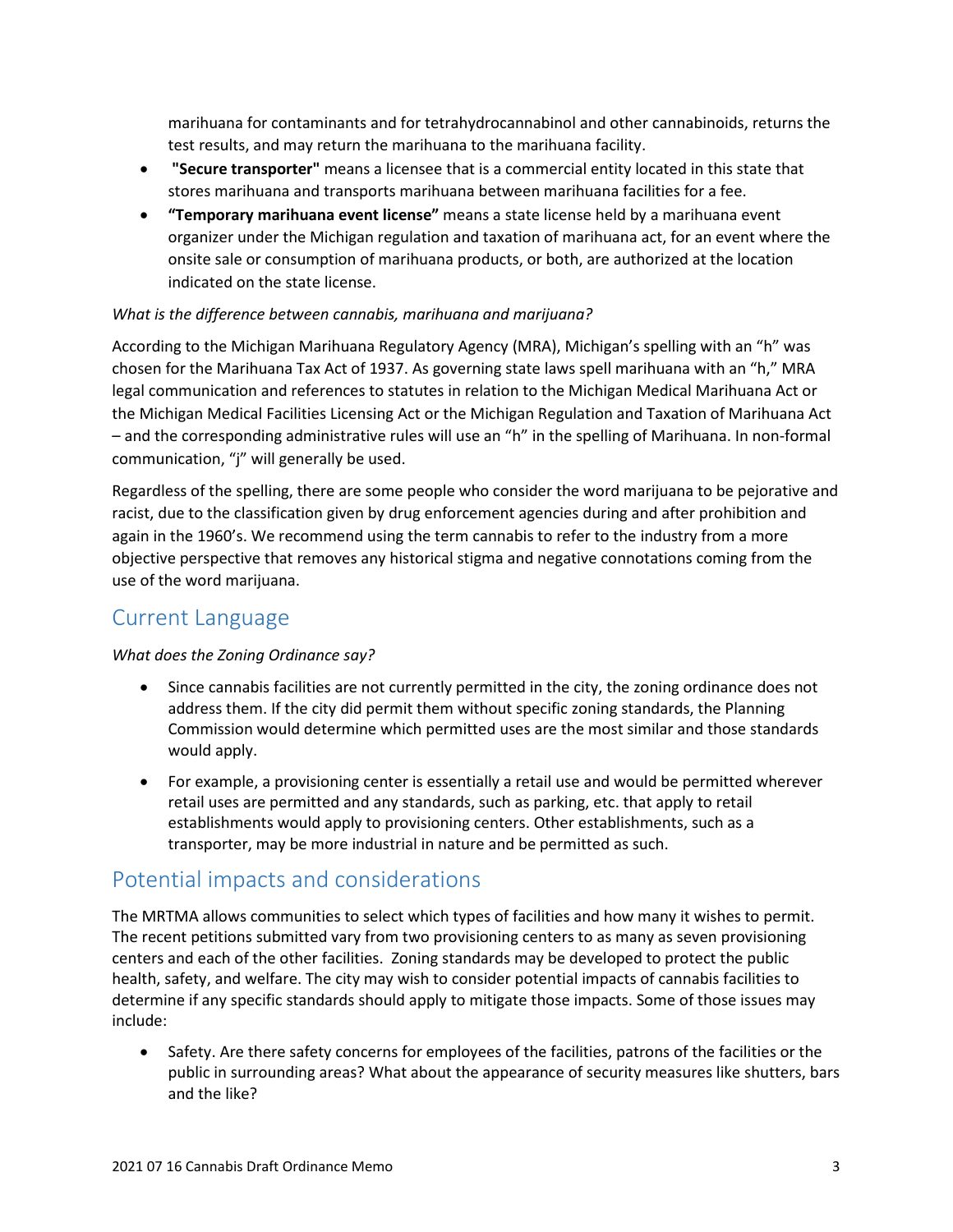- Parking and traffic. Are there any unusual parking or traffic considerations associated with these uses?
- Energy and water consumption. In particular, grow and processing facilities can be high-demand uses for energy and water. Are there any areas of the city in which this could be problematic? Could this be mitigated by including renewable energy and water re-use in the scoring criteria and rewarding businesses that address these issues effectively with additional points?
- Nuisances. What nuisances are typically associated with these facilities? These concerns generally include odor, but are there other concerns?

These concerns may be addressed through some of the following approaches:

- Location. Where in the community should such uses be permitted?
	- o Facilities are generally grouped as follows:
		- Grow, processing, testing and transport facilities, in urban areas, are mainly indoor uses, and are generally industrial in nature.
		- Microbusinesses have a grow component but also may sell to the public, similar to a micro-brewpub.
		- Provisioning centers are retailers and designated consumption establishments are similar to bars. Many communities recognize that these centers may be perceived as safer when located in a standard retail-type setting, rather than in an industrial setting.
	- o Issues to be explored:
		- **Are there any compatibility issues with existing uses?**
		- State law requires uses to be located at least 1,000 ft from schools, which precludes several areas of the city, including most of downtown – but should these uses be permitted downtown? Should there be setbacks from residentially zoned areas? Is a setback from residential zoning practical given that nearly all non-residential properties in the city abut residential zoning?
		- Is there a concern about concentration of such uses or should they all be located together?
		- Are there any accessory uses that should be considered, like drive-through facilities, or the sales of other products, including alcohol?
- Trash. How is waste handled? Where is it stored?
- Hazardous materials. Specific standards related to the storage of hazardous materials should apply.
- Hours of operation. Should any of these uses be limited in their hours of operation?
- Parking. How is visitor parking accommodated? What should the standards be? How are deliveries accommodated?
- Outdoor activities. Should any outdoor sales, storage or seating be permitted?
- Signage. Signs will be regulated through the city's sign ordinance; any cannabis-related facilities should be treated the same way in terms of time, place and manner. While the MRTMA does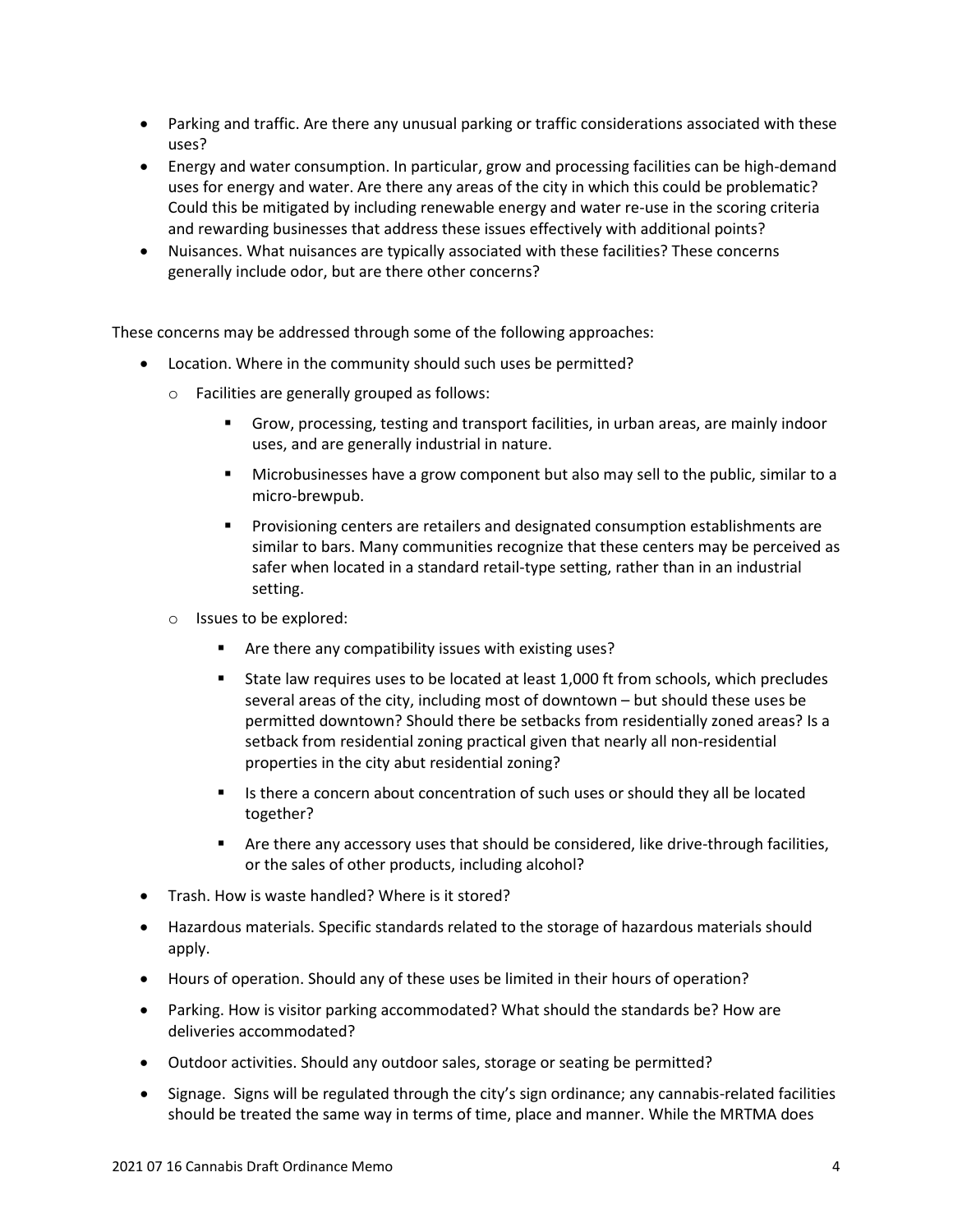allow some content-based regulation, it is unclear if this is consistent with general sign-based case law.

- Lighting. How is the site lit to ensure safety while limiting an overly bright site, glare and excessive energy usage?
- Building design. Are there standards for building design and/or form that should be included? Should facilities have any energy-related standards?
- Fencing/screening and landscaping. Are there any additional site improvements needed to screen or buffer any of these facilities from surrounding uses?
- Permitted uses. With use and site standards in place, should these uses be permitted by-right or as special land uses (which require public hearings)?

# Recommendation

• See draft ordinance attached.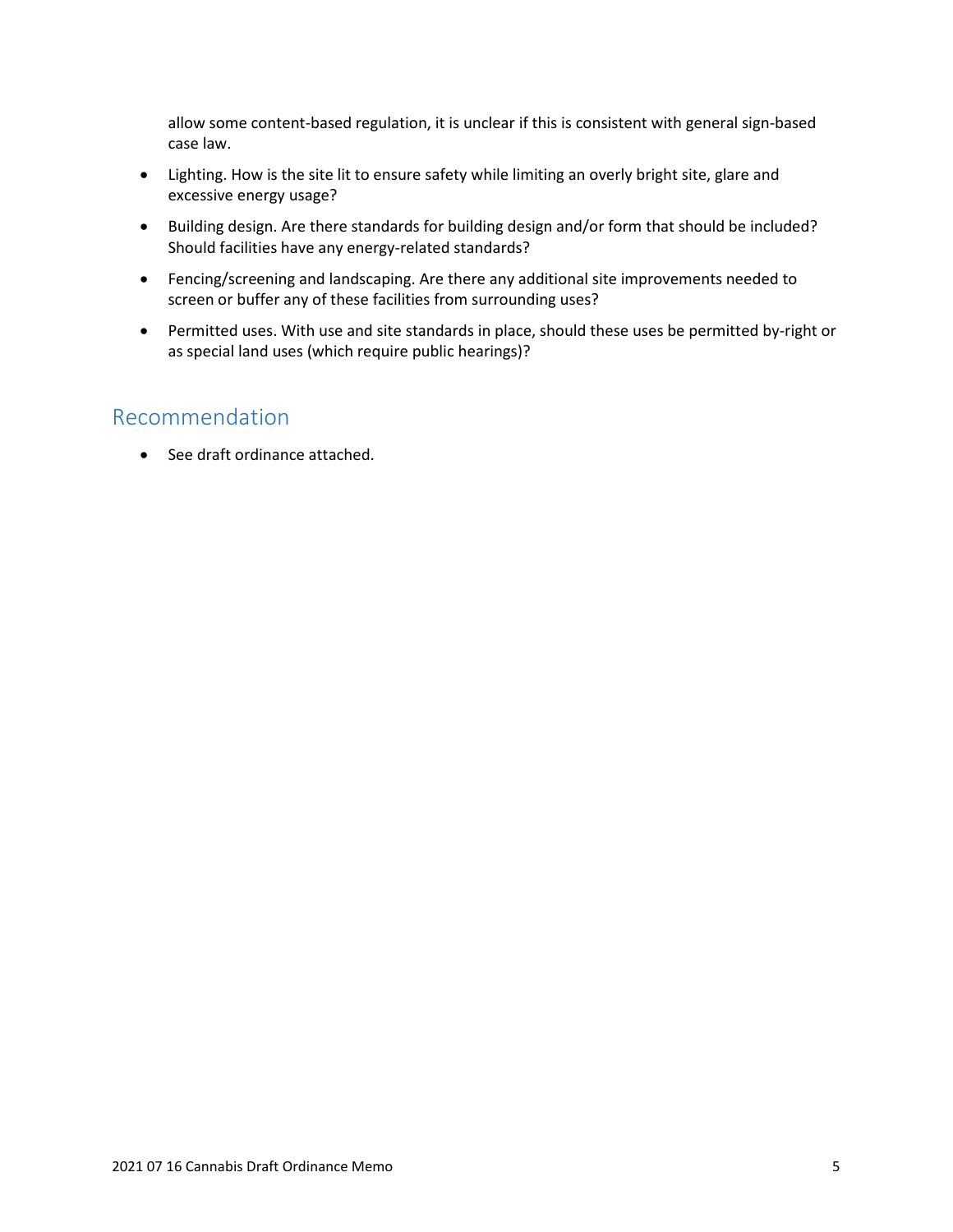#### **ORDINANCE NO. \_\_\_\_**

#### **CITY OF LATHRUP VILLAGE**

#### **OAKLAND COUNTY, MICHIGAN**

#### **AN ORDINANCE TO AMEND THE CITY OF LATHRUP VILLAGE ZONING ORDINANCE**

# **ARTICLE 2, TO ADD DEFINITIONS FOR CANNABIS FACILITIES, ARTICLE 3, TO ADD SPECIFIC CANNABIS FACILITIES TO THE MIXED USE AND COMMERCIAL VEHICULAR DISTRICTS AS SPECIAL LAND USES, AND TO ARTICLE 4, TO ADD SPECIFIC STANDARDS FOR PERMITTED CANNABIS FACILITIES.**

**THE CITY COUNCIL OF THE CITY OF LATHRUP VILLAGE ORDAINS:**

#### **PART I. DEFINITIONS.**

#### **Amend Section 2.2 – Definitions, to add the following definitions:**

**Cannabis facilities**. Cannabis facilities mean "marihuana facilities" as defined by the State of Michigan. Additional terms are defined in Section 18-282 of the City of Lathrup Village municipal code. The following words, terms and phrases, when used in this chapter, shall have the meanings ascribed to them in this section, except where the context clearly indicates a different meaning:

**Air contaminants.** Stationary local sources producing air-borne particulates, heat, odors, fumes, spray, vapors, smoke or gases in such quantities as to be irritating or injurious to health.

**Cannabis facility.** A location at which a license holder is licensed to operate under the Michigan Medical Marihuana Facilities Licensing Act (MMFLA) and the Michigan Regulation and Taxation of Recreational Marihuana Act (MRTMA)

**Cannabis provisioning center. A licensee that is a commercial entity located in the city that purchases cannabis from a grower or processor and sells, supplies, or provides cannabis to registered qualifying patients, directly or through the patients' registered primary caregivers.**

**Cannabis retailer.** A person licensed to obtain cannabis from cannabis establishments and to sell or otherwise transfer cannabis to cannabis establishments and to individuals who are 21 years of age or older.

**Person.** An individual, corporation, limited liability company, partnership, limited partnership, limited liability partnership, limited liability limited partnership, trust, or other legal entity.

**Safety compliance facility.** A facility authorized to receive cannabisfrom, test cannabisfor, and return cannabis to a licensed cannabis facility.

**Separation Distance Measurements.** The distance computed by measuring a straight line from the nearest property line of the parcel used for the purposes stated in this ordinance to the nearest property line of the parcel used as a cannabis facility.

# **PART 2. AMEND ARTICLE 3 TO ADD CANNABIS FACILITIES AS FOLLOWS:**

#### **Section 3.1.7.C. Commercial Vehicular District. Special land uses**

# **xi. Cannabis Facilities: Cannabis retailer, provisioning center and safety compliance facility**

# **Section 3.1.9.C. Mixed Use District. Special land uses**

**x. Cannabis Facilities: Cannabis retailer, provisioning center and safety compliance facility**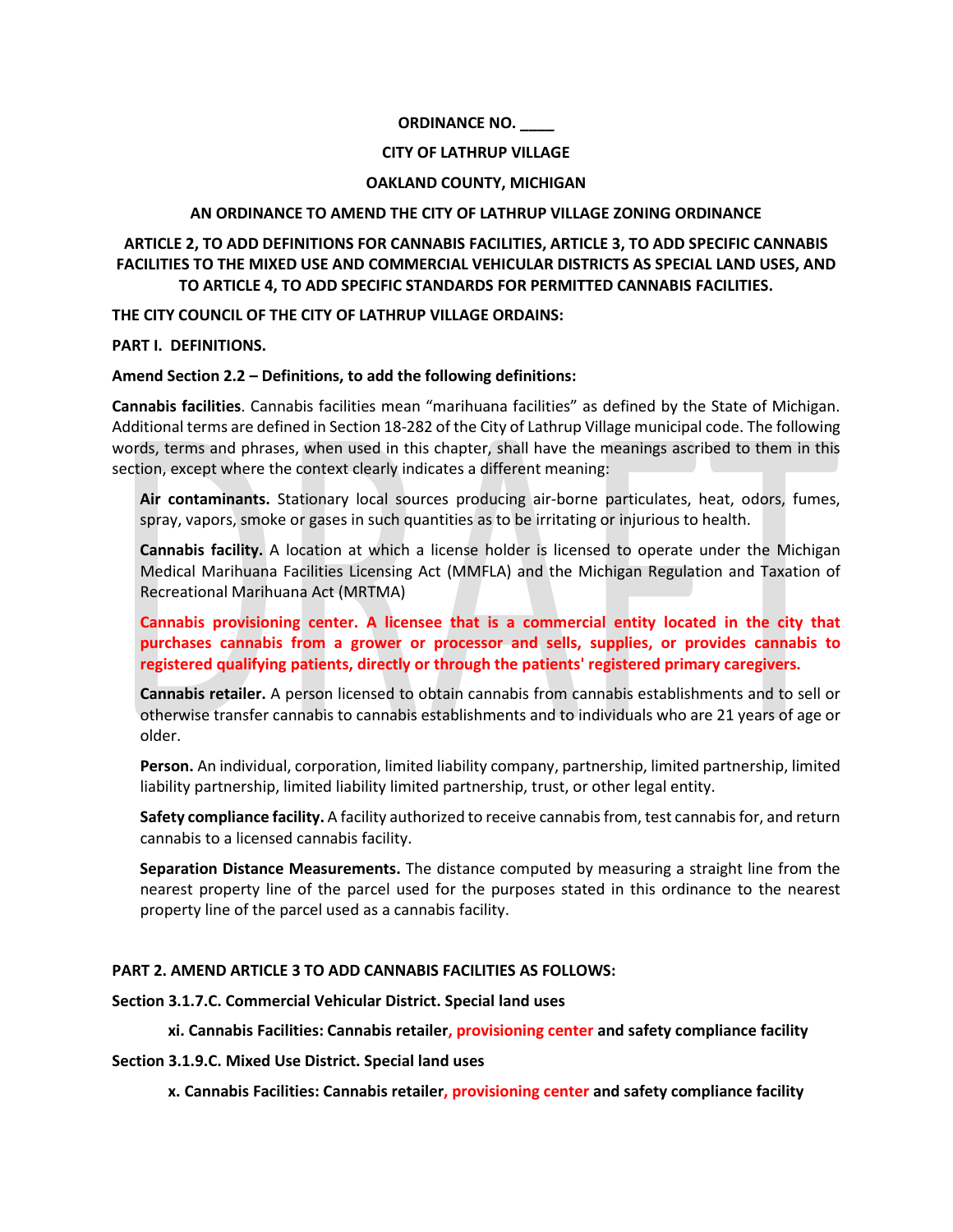#### **PART 3. AMEND ARTICLE 4 TO ADD A NEW SECTION 4.17 AS FOLLOWS:**

#### **Section 4.17 Cannabis Facilities**

- 1. **Purpose.** It is recognized by this Chapter that certain unique uses cannot easily be evaluated in the same manner as other uses because of their potential to adversely affect public health, safety and welfare; establish a public nuisance; conflict with the character of a neighborhood; impair the social and economic well-being of neighboring properties; impair the general development of an area; or operate in a manner contrary to the purpose and intent of this Chapter. However, when properly regulated, these uses can make a positive contribution to the economic vitality of the city. Therefore, it is the purpose of this Article to impose reasonable regulations upon certain uses to provide an adequate approval process while moderating their potential adverse effects on surrounding and neighboring properties.
- 2. **Applicability.** Any land use that requires a license from the Department of Licensing and Regulatory Affairs (LARA) in the administration of Michigan Medical Marihuana Facilities Licensing Act (MMFLA), Michigan Regulation and Taxation of Marihuana Act (MRTMA) or other state law providing for the sale, transport, testing, growing, distribution, and processing of cannabis or any other activity involving a cannabis-related use shall require review and approval pursuant to Article 6. Any facility not specifically authorized in this Ordinance is prohibited. Provisions of this section do not apply to the medical use of cannabis in compliance with the Michigan Medical Marihuana Act (MMMA).
- 3. **Approval Procedures for Cannabis Facilities.**
	- A. **Zoning approval.** Zoning approval shall be required prior to issuance of any license. Zoning approval does not guarantee a license for any proposed facility.
	- B. **License Required.** Licensing for cannabis facilities is required per Chapter 18 of the City of Lathrup Village Municipal Code.
- 4. **Zoning review application requirements.** Zoning applications for cannabis facilities shall be submitted as required in Section 6.2. In addition, the following information is also required:
	- A. As provided in Section 6.1, a site plan shall be required, showing the proposed building(s) to be used, remodeled or reconstructed, along with the parking, landscaping and lighting plans. Existing and proposed building elevations shall be provided, including building materials, window glazing calculations, descriptions of glass to be used, and other pertinent information that describes building construction or structural alterations.
	- B. A plan for general waste disposal, chemical disposal and plant waste disposal.
	- C. A notarized statement by the property owner that acknowledges use of the property for a cannabis facility and agreement to indemnify, defend and hold harmless the City, its officers, elected officials, employees, and insurers, against all liability, claims or demands arising out of, or in connection to, the operation of a cannabis facility. Written consent shall also include approval of the owner and operator for the City to inspect the facility at any time during normal business hours to ensure compliance with applicable laws and regulations.
	- D. A copy of official paperwork issued by LARA as follows: paperwork indicating that the applicant has successfully completed the prequalification step of the application for the state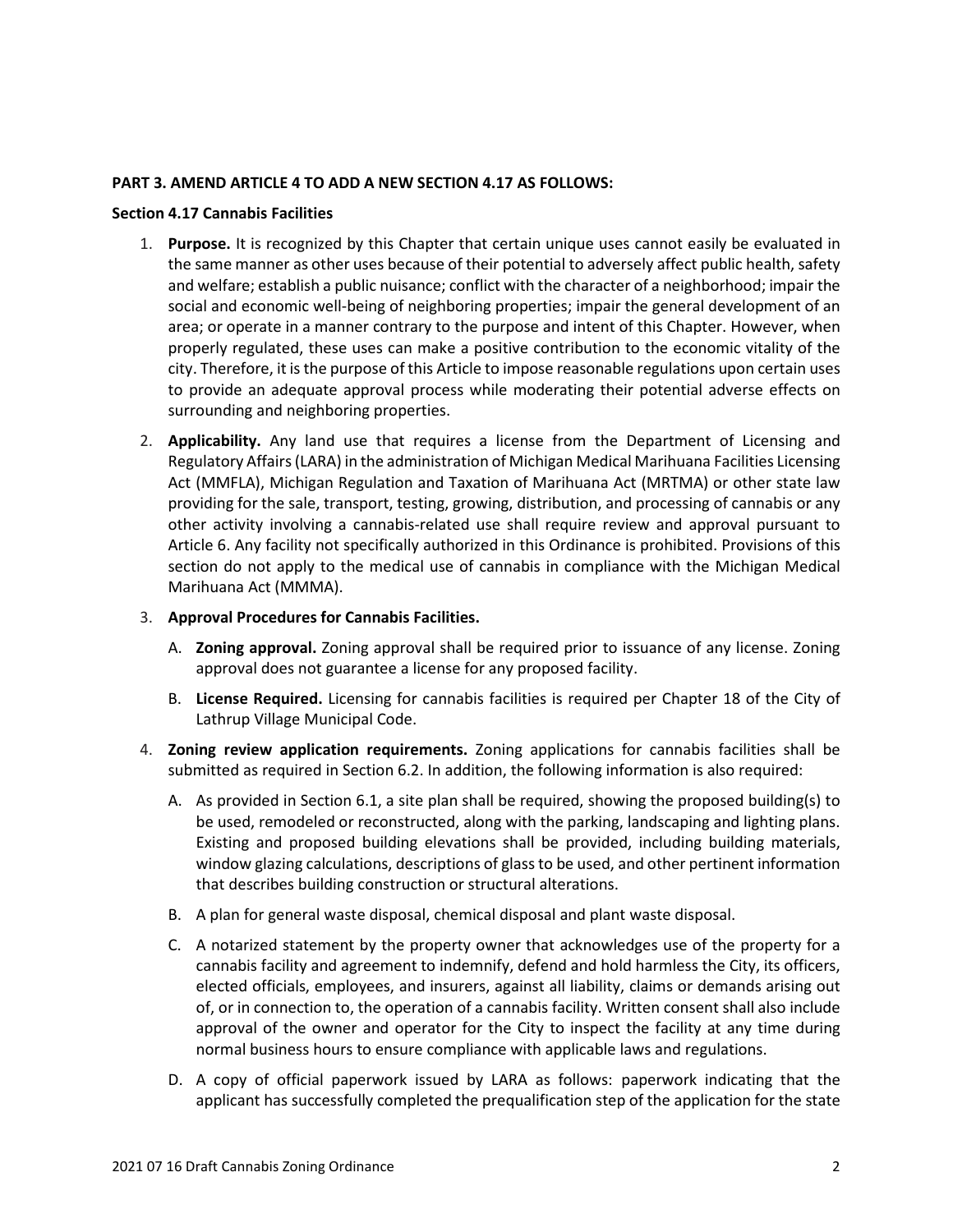operating license associated with the proposed land use, or proof that the applicant has filed such application for the prequalification step with LARA, including all necessary application fees.

- E. A map, drawn to scale, containing all schools, publicly owned parks or playgrounds, temporary emergency shelters, Substance Use Disorder Programs, Residential Districts, and any marihuana facilities within one-thousand (1,000) feet of the proposed location. Distances shall be measured in accordance with the Separation Distance Measurements, as defined in Section 2.2.
- F. Operations and Management Plan. An operations and management plan shall be submitted. The plan should describe security measures in the facility as required by Section 18-285 (18); this may include the movement of the product, methods of storage, cash handling, etc.
- G. All permitted facilities shall be bonded to guarantee that all accounting and taxes are paid in full according to the law and that the operation or facility performs in accordance with all government standards
- 5. **Separation Distances.** It has been observed that without separation distances between cannabis facilities and certain other land uses, cannabis facilities can tend to concentrate in clusters. It is further recognized that these uses which, because of their very nature, have serious objectionable operational characteristics, particularly when concentrated under certain circumstances. In addition, special regulations of cannabis facilities have been deemed necessary to limit the intensity and density of this use, and to recognize that separation distances are necessary from certain uses as described in this Section. No cannabis facilities are permitted within one thousand (1,000) feet of the following uses:
	- A. K through 12 public or private school building or licensed child care center
	- B. A government or nonprofit facility that offers regular, on-site programs and services primarily to persons 18 years of age and under and is used for said programs and services for a minimum of three (3) days a week year-round. Programs and services may include, but are not limited to, social, training, cultural, artistic, athletic, recreational or advisory services and activities and includes private youth membership organizations or clubs and social service teenage club facilities.
	- C. A publicly owned park or playground
	- D. A facility is licensed by the State of Michigan as a Substance Use Disorder Program
	- E. A facility that serves as a temporary emergency shelter. This distance may be reduced to 500 ft by the approving body.
- 6. **General requirements for cannabis facilities.** In addition to the licensing requirements of Section 18-293, the following general requirements apply:
	- A. Consumption of cannabis shall be prohibited in all facilities, and a sign shall be posted on the premises of each facility indicating that consumption is prohibited on the premises.
	- B. Residential uses within the same structure/building are prohibited.
	- C. Outdoor storage of any kind is prohibited. The discharge of toxic, flammable or hazardous materials into city sewer or storm drains is prohibited. All waste shall be kept secure and shall be disposed of in a manner consistent with local, state and federal laws.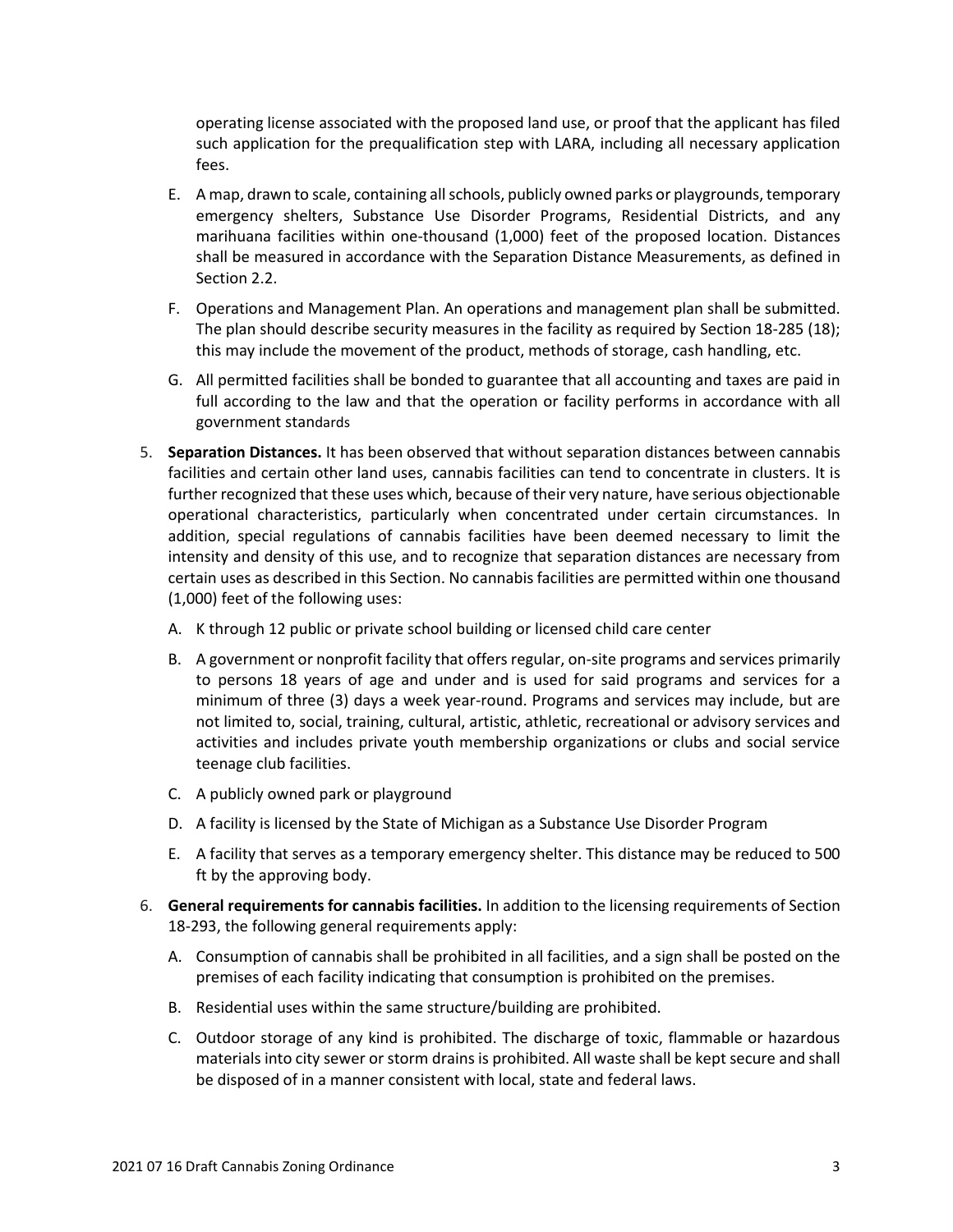- D. No cannabis facilities shall be operated in a manner that creates noise, dust, vibration, glare, fumes, or odors detectable to normal senses beyond the boundaries of the property on which the facility is operated.
- E. Air contaminants must be controlled and eliminated by the following methods:
	- i. The building must be equipped with an activated air scrubbing and carbon filtration system that eliminates all air contaminants prior to leaving the building. Fan(s) must be sized for cubic feet per minute (CFM) equivalent to the volume of the building (length multiplied by width multiplied by height) divided by three (3). The filter(s) shall be rated for the applicable CFM.
	- ii. Air scrubbing and filtration system must be maintained in working order and must be in use at all times. Filters must be changed per manufacturers' recommendation to ensure optimal performance.
	- iii. Negative air pressure must be maintained inside the building.
	- iv. Doors and windows must remain closed, except for the minimum time length needed to allow people to ingress or egress the building.
	- v. The building official may approve an alternative odor control system, in accordance with the Michigan Mechanical Code, if a mechanical engineer licensed in the State of Michigan submits a report that sufficiently demonstrates the alternative system will be equal to or better than the air scrubbing and carbon filtration system otherwise required.
- 7. **Specific requirements for cannabis retailers and provisioning centers.** Such uses shall be presented as being for retail purposes and shall contribute to the vibrancy and walkability of the district. The sale or dispensing of alcohol or tobacco products at a cannabis retail facility **or provisioning center** is prohibited.
	- A. **Facility Exterior**. The exterior appearance of a facility must be compatible with surrounding businesses and any descriptions of desired future character, as described in the Master Plan. All standards of the MX and CV district apply.
		- i. No cannabis or equipment used in the sale, testing or transport of cannabis can be placed or stored outside of an enclosed building. This section does not prohibit the placement or storage of motor vehicles outside of an enclosed building so long as money or cannabis is not left in an unattended vehicle.
		- ii. Site and building lighting shall be sufficient for safety and security, but not cause excessive glare or be designed so as to be construed as advertising with the intent to attract attention. Outdoor lighting will comply with Section 5.8.
		- iii. Drive-through facilities and mobile facilities are prohibited.

# **B. Facility Interior.**

- i. Interior construction, design and use of a facility will not impede the future use of a building for other uses as permitted in the assigned zone district.
- ii. Neither cannabis nor cannabis-infused products may be placed within twenty (20) feet of the front façade, nor illuminated such that they are visible from a public way.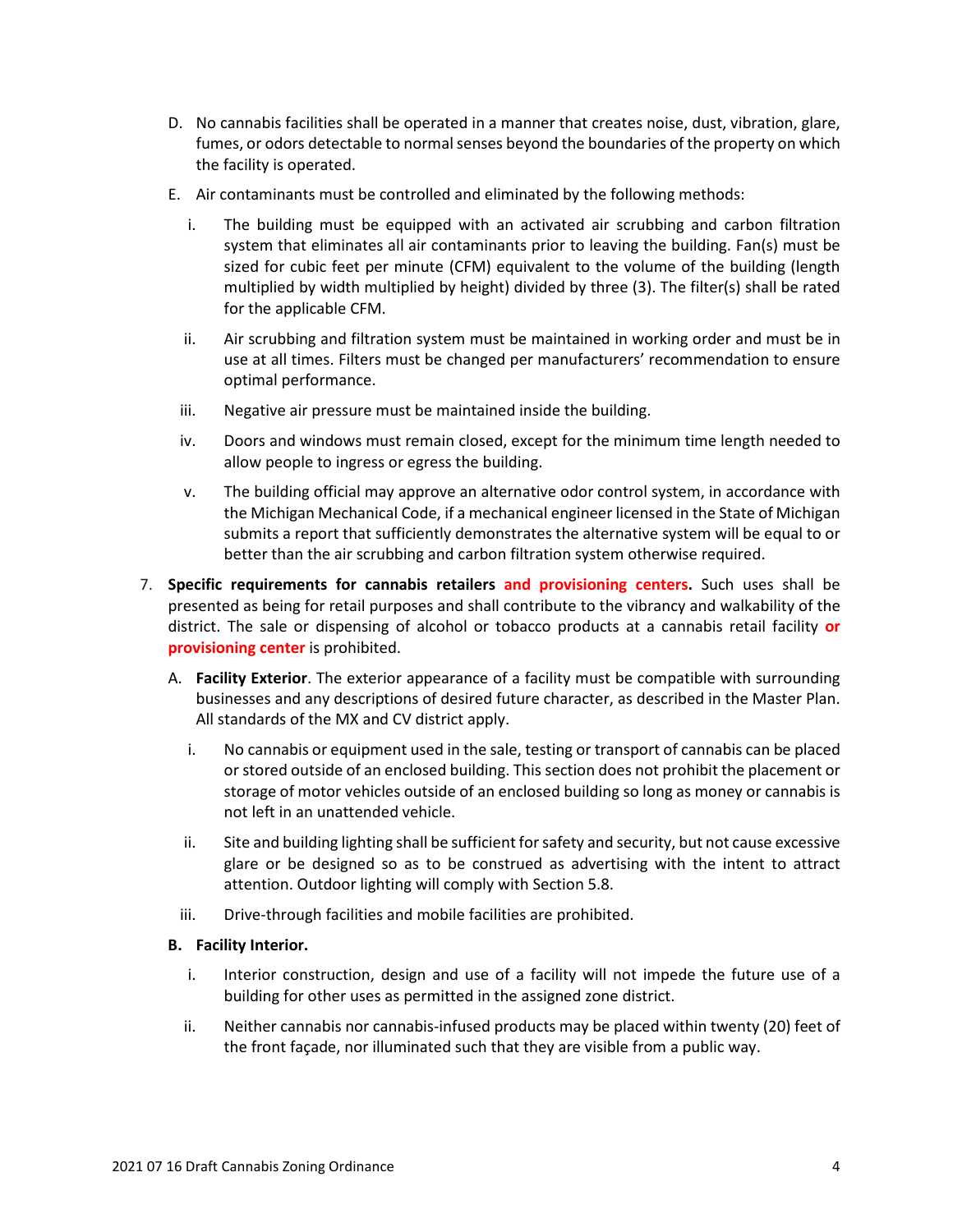- iii. Interior security measures other than security cameras shall not be visible from the public right-of-way (e.g. security shutters, bars, or other methods) during operating business hours.
- iv. Interior lighting shall not be so bright so as to create a nuisance to neighboring property owners or passersby.
- v. Ventilation, by-product and waste disposal, and water management (supply and disposal) for the facility will not produce contamination of air, water, or soil; or reduce the expected life of the building due to heat and mold; or create other hazards that may negatively impact the structure and/or surrounding properties.
- 8. **Specific requirements for Safety Compliance Facility**. In addition to the general standards, the following standards apply:
	- 1. Such facilities shall have a secured laboratory space and cannabis storage areas that cannot be accessed by the general public.
	- 2. All employees as such facilities shall have appropriate education, training and/or experience to comply with state regulations on testing medical cannabis.
	- 3. There shall be no other accessory uses permitted within the same facility other than those associated with testing cannabis.
	- 4. Cannabis that can support the rapid growth of undesirable microorganisms shall be held in a manner that prevents the growth of these microorganisms.

# **PART 4. AMEND SECTION 5.13 AS FOLLOWS TO PROVIDE PARKING STANDARDS FOR CANNABIS FACILITIES:**

# **Section 5.13.13. Minimum numbers of parking spaces required.**

# **C. Business & Commercial**

- **i.** Professional and administrative offices, **including cannabis safety compliance facilities:** One (1) per 275 sq ft of gross leasable area
- iv. Personal services and retail uses, **including cannabis retail facilities and provisioning centers:** One (1) per 200 sq ft of usable area…

# **PART 5. SAVINGS CLAUSE.**

The amendments referenced herein do not affect or impair any act done, offense committed, or right accruing or acquired, or liability, penalty or forfeiture or punishment pending or incurred prior to the effective date of this amendment.

# **PART 6. SEVERABILITY.**

This Ordinance and its various parts, sentences, paragraph, sections, clauses and rules promulgated hereunder are hereby declared to be severable. If any part, sentence, paragraph, section, clause, or rule promulgated hereunder is adjudged to be unconstitutional or invalid for any reason, such holdings shall not affect the remaining portions of this Ordinance.